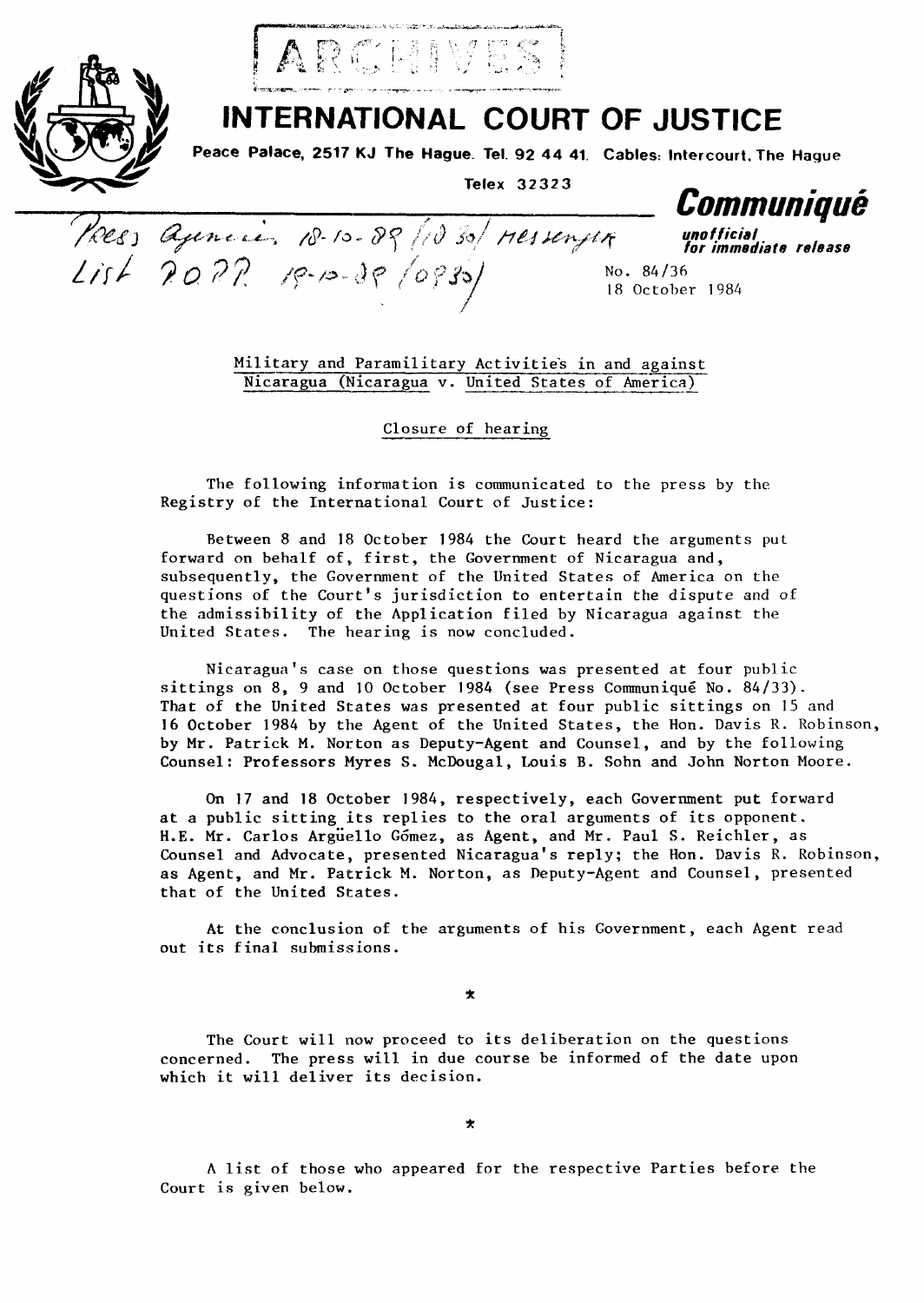The Government of Nicaragua was represented as follows:

Agent and Counsel: H.E. Mr. Carlos Argüello Gomez, Ambassador of Nicaragua;

Counsel and Advocates: Mr. Ian Brownlie, Q.C., F.B.A., Chichele Professor of Public International Law in the University of Oxford; Fellow of Al1 Souls College, Oxford;

> Hon. Abram Chàyes, Felix Frankfurter Professor of Law, Harvard Law School; Fellow, American Academy of Arts and Sciences;

Mr. Alain Pellet, professeur à l'université de Paris-Nord et à l'Institut d'études politiques de Paris;

Mr. Paul S. Reichler, Reichler and Appelbaum, Washington, D.C.; Member of the Bar of the United States Supreme Court; Member of the Bar of the District of Columbia;

Counsel : Mr. Augusto Zamora Rodriguez, Legal Adviser to Foreign Ministry of the Republic of Nicaragua ;

> Ms. Judith C. Appelbaum, Reichler and Appelbaum, Washington, D.C.; Member of the Bar of the District of Columbia and the State of Cal ifornia;

Mr. Paul W. Kahn, Reichler and Appelbaum, Washington, D.C.; Member of the Bar of the District of Columbia.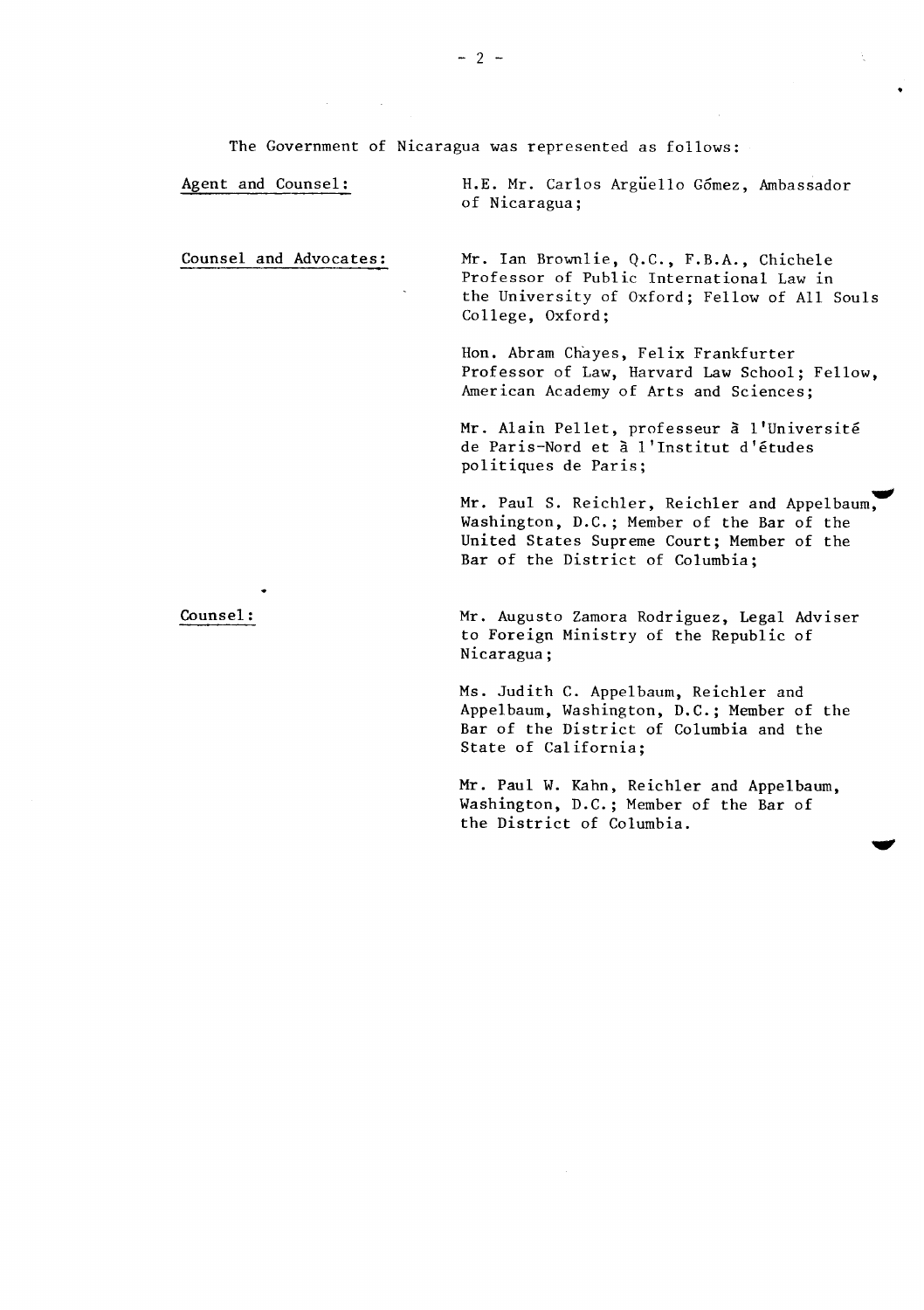The Government of the United States of America was represented as follows:

| Agent and Counsel:         | Hon. Davis R. Robinson, Legal Adviser,<br>United States Department of State;                                                                                                                                               |
|----------------------------|----------------------------------------------------------------------------------------------------------------------------------------------------------------------------------------------------------------------------|
| Deputy-Agents and Counsel: | Mr. Daniel W. McGovern, Principal Deputy<br>Legal Adviser, United States Department<br>of State;                                                                                                                           |
|                            | Mr. Patrick M. Norton, Assistant Legal<br>Adviser, United States Department of<br>State;                                                                                                                                   |
| Counsel:                   | Mr. Ted A. Borek, Assistant Legal Adviser,<br>United States Department of State;                                                                                                                                           |
|                            | Mr. Myres S. McDougal, Sterling Professor<br>of Law Emeritus, Yale University, Yale<br>Law School, New Haven, Connecticut;<br>Distinguished Visiting Professor of Law,<br>New York Law School, New York, New York;         |
|                            | Mr. John Norton Moore, Walter L. Brown<br>Professor of Law, University of Virginia<br>School of Law, Charlottesville, Virginia;                                                                                            |
|                            | Mr. Fred L. Morrison, Professor of Law,<br>The Law School of the University of Minnesota,<br>Minneapolis, Minnesota;                                                                                                       |
|                            | Mr. Stefan A. Riesenfeld, Professor of Law,<br>University of California School of Law,<br>Berkeley, California, and Hastings College<br>of the Law, San Francisco, California;                                             |
|                            | Mr. Louis B. Sohn, Woodruff Professor of<br>International Law, University of Georgia<br>School of Law, Athens, Georgia; Bemis<br>Professor of International Law Emeritus,<br>Harvard Law School, Cambridge, Massachusetts; |
| Attorney-Advisers:         | Ms. Frances A. Armstrong, Attorney-Adviser,<br>Office of the Legal Adviser, United States<br>Department of State;                                                                                                          |
|                            | Mr. Michael J. Danaher, Member of the Bar<br>of the State of California;                                                                                                                                                   |
|                            | Ms. Joan E. Donoghue, Attorney-Adviser,<br>Office of the Legal Adviser, United States<br>Department of State;                                                                                                              |

 $\bar{\star}$ 

 $\frac{1}{2}$